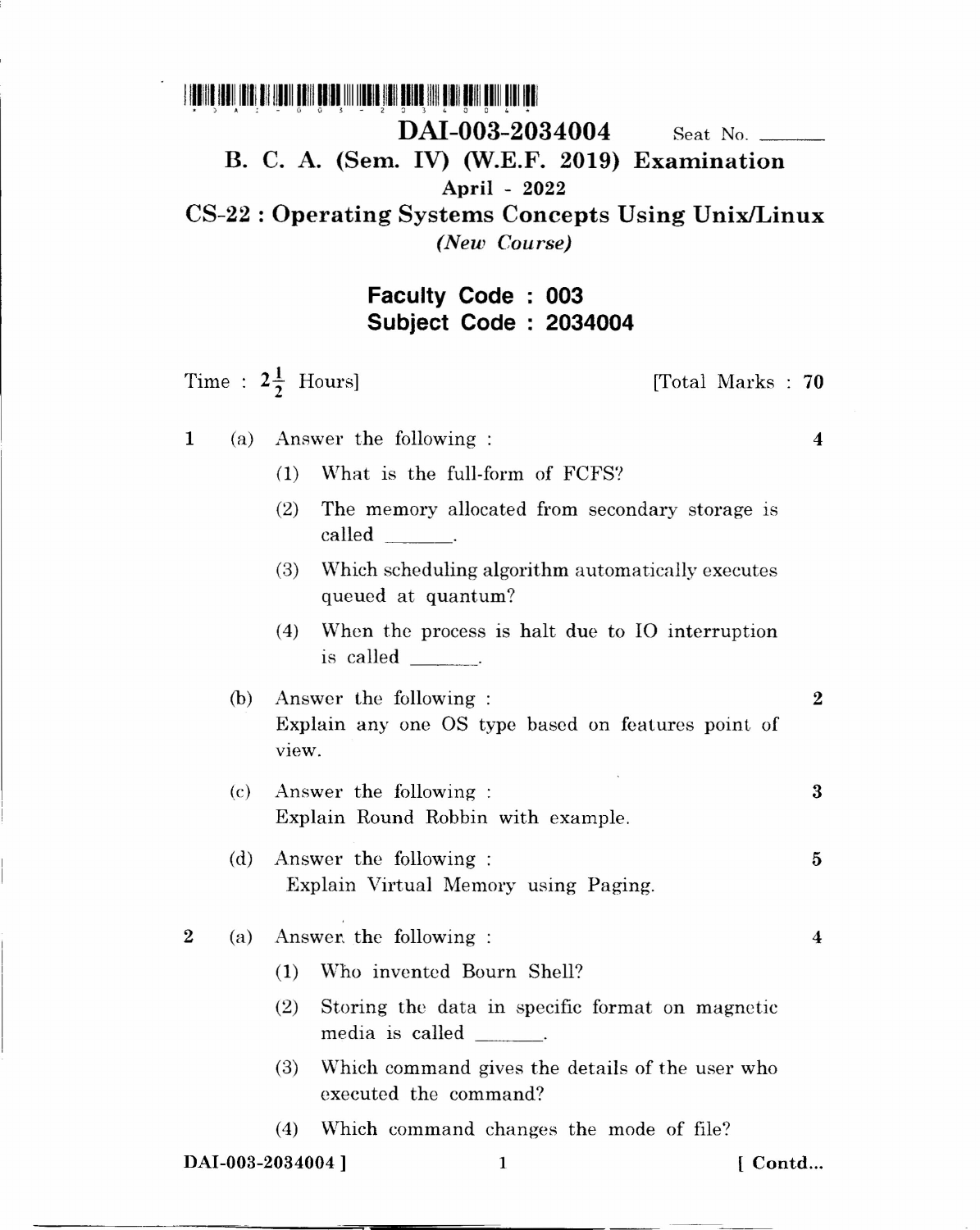|   | (b) | Answer the following:<br>Explain rmdir and mkdir with example.                                                                                                                                                                                                                                   | $\boldsymbol{2}$ |
|---|-----|--------------------------------------------------------------------------------------------------------------------------------------------------------------------------------------------------------------------------------------------------------------------------------------------------|------------------|
|   | (c) | Answer the following:<br>Explain redirection and piping operators.                                                                                                                                                                                                                               | 3                |
|   | (d) | Answer the following:<br>Explain the architecture of UNIX                                                                                                                                                                                                                                        | 5                |
| 3 | (a) | Answer the following :<br>Which command is used to print the text in shell?<br>(1)<br>The software with source code that anyone can<br>(2)<br>modify and enhance is called<br>What is the full form of GUI?<br>(3)<br>(4)<br>Which variable displays the absolute pathname of<br>user's mailbox? | $\boldsymbol{4}$ |
|   | (b) | Answer the following:<br>Explain test command with example.                                                                                                                                                                                                                                      | $\bf{2}$         |
|   | (c) | Answer the following:<br>Explain command mode and input mode in vi editor.                                                                                                                                                                                                                       | $\bf{3}$         |
|   | (d) | Answer the following :<br>Explain installation and configuration of LINUX with<br>UBUNTU.                                                                                                                                                                                                        | 5                |
| 4 | (a) | Answer the following:<br>(1) What is the full form of KDE?<br>(2)<br>Write the command to copy varmora.txt to sybca<br>folder in ubuntu.<br>(3) Which configuration file checks for the graphics<br>in Linux?<br>Which command is used to add new user in<br>(4)<br>Ubuntu?                      | 4                |
|   |     |                                                                                                                                                                                                                                                                                                  |                  |

DAI-003-2034004 ] 2 [ Contd...

 $\mathbf{I}$